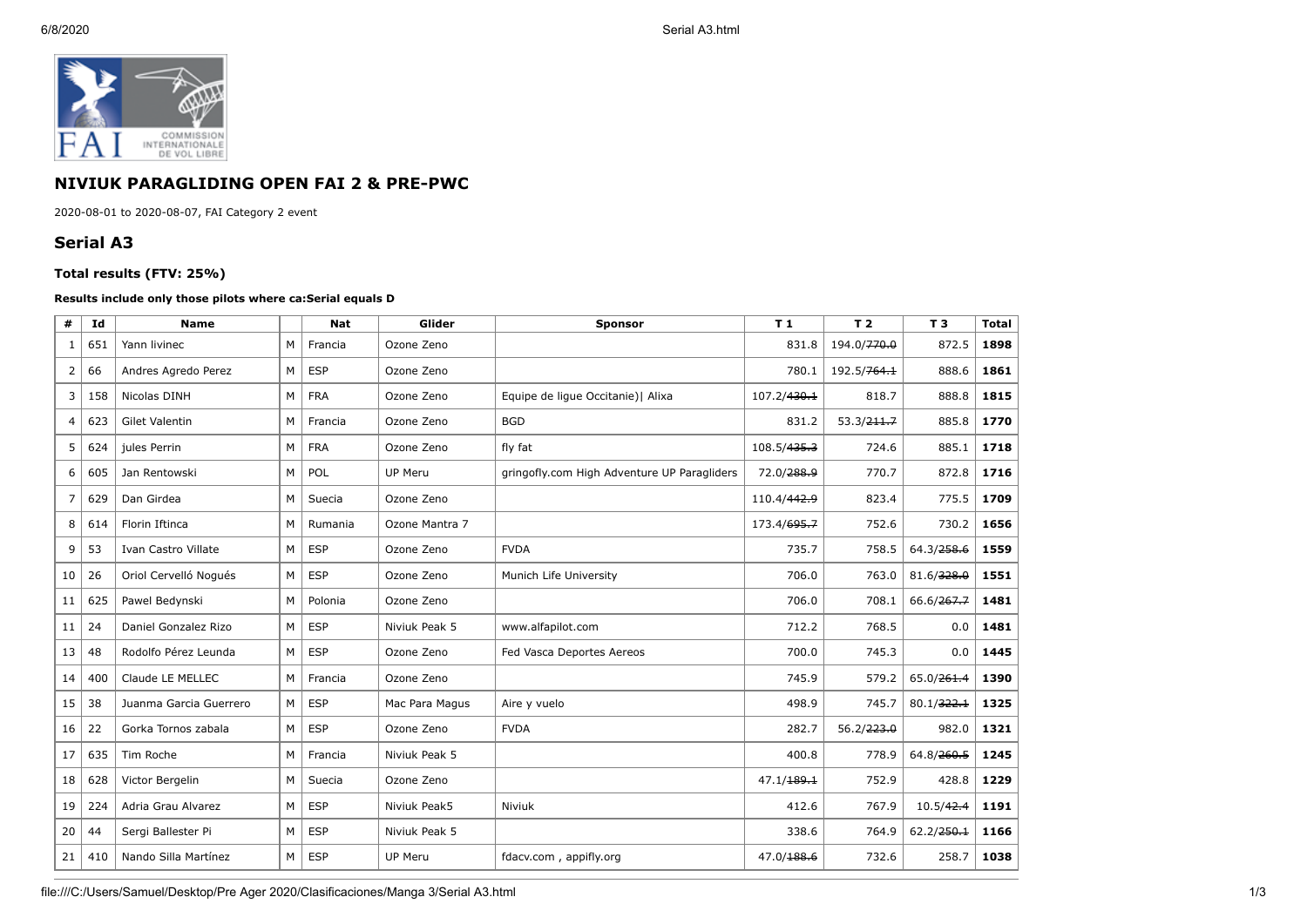6/8/2020 Serial A3.html

| #  | Id  | <b>Name</b>                |   | <b>Nat</b>  | Glider            | <b>Sponsor</b>                         | T <sub>1</sub>         | T <sub>2</sub>         | T <sub>3</sub>         | <b>Total</b> |
|----|-----|----------------------------|---|-------------|-------------------|----------------------------------------|------------------------|------------------------|------------------------|--------------|
| 22 | 86  | Gorka Uribe Aldekoa        | М | <b>ESP</b>  | Ozone Mantra 7    | EAKF O FEDERACIÓN VASCA                | 277.3                  | 694.0                  | 8.9/35.8               | 980          |
| 23 | 37  | Juan Maiza Otaño           | М | <b>ESP</b>  | Gin Leopard       | Federacion Vasca- FVDA                 | 128.1                  | 707.0                  | 30.2 / 121.5           | 865          |
| 24 | 51  | Virgilio Ortiz Martín      | М | <b>ESP</b>  | Ozone Zeno        | Vinos Fortis Montaraz                  | 49.5/198.4             | 515.6                  | 271.8                  | 837          |
| 25 | 603 | Lambert Sandy              | F | <b>FRA</b>  | Gin Leopard       |                                        | 481.5                  | 5.8/22.9               | 284.4                  | 772          |
| 26 | 88  | Gabriel Cañada Estébanez   | М | <b>ESP</b>  | Windtech Duster   | Windtech Paragliders                   | 0.0                    | 491.6                  | 261.1                  | 753          |
| 27 | 156 | Albert Pol Font            | М | <b>ESP</b>  | Niviuk Ikuma      |                                        | 277.3                  | 397.2                  | 51.5/ <del>207.2</del> | 726          |
| 28 | 31  | Paco Navarro González      | М | <b>ESP</b>  | Mac Para Magus    | www.aireyvuelo.com                     | 316.3                  | 70.5/ <del>279.8</del> | 289.7                  | 677          |
| 29 | 178 | Eva Vinuesa Prieto         | F | <b>ESP</b>  | Ozone Rush 5      |                                        | 39.6/158.7             | 385.3                  | 244.5                  | 669          |
| 30 | 112 | Miguel VILLARTA_MARTINEZ   | M | <b>ESP</b>  | Skywalk Cayenne 6 | FAMILIA VILLARTA                       | 462.5                  | 166.0                  | 39.6/ <del>159.1</del> | 668          |
| 31 | 317 | Miquel Angel Pifarré Boix  | М | <b>ESP</b>  | Ozone Zeno        | Ager Aventura't                        | 389.8                  | 7.6/30.3               | 261.5                  | 659          |
| 32 | 97  | Vallés Milla Pere          | М | <b>ESP</b>  | <b>UP Meru</b>    |                                        | 357.1                  | 58.5/ <del>232.2</del> | 232.1                  | 648          |
| 33 | 180 | Prune Delaris              | F | Francia     | Ozone Zeno        | Pole espoir vol libre                  | 350.8                  | 244.1                  | 49.8/ <del>200.3</del> | 645          |
| 34 | 79  | Antonio Ramos Moyano       | M | <b>ESP</b>  | Gin Puma          | T.royo arilla, tenapark, iparapente    | 265.3                  | 44.2/ <del>175.4</del> | 260.3                  | 570          |
| 35 | 302 | Kalin Kostadinov           | M | <b>BUL</b>  | Niviuk Artik 5    | SlyNomad Bulgaria, GreenPeace Bulgaria | 37.1/ <del>148.9</del> | 231.0                  | 264.0                  | 532          |
| 36 | 637 | ricardo raats              | М | <b>EST</b>  | Ozone Mantra 7    |                                        | 37.9 / 152.1           | 211.5                  | 272.5                  | 522          |
| 37 | 103 | Chechu Martinez Rojano     | М | <b>ESP</b>  | Skywalk Spice     | RODEO STAR_FGT                         | 33.1/132.7             | 185.9                  | 243.6                  | 463          |
| 38 | 638 | Ricardo Mota Leite         | М | Portugal    | Ozone Mantra 6    | AbouaAboua                             | 37.6/151.0             | 171.2                  | 240.8                  | 450          |
| 39 | 266 | Fernando ACEITUNO          | М | <b>ESP</b>  | Niviuk Artik 5    |                                        | 129.6                  | 273.4                  | 11.0/44.3              | 414          |
| 40 | 646 | Dawid Krajewski            | M | Polonia     | UP Summit XC 4    |                                        | 185.3                  | 187.4                  | 39.9/ <del>160.3</del> | 413          |
| 41 | 322 | Fermin Montaner Morant     | M | <b>ESP</b>  | Nova Sector       | montaner.de                            | 157.8                  | 33.9/134.7             | 211.2                  | 403          |
| 42 | 204 | Ana Maria Sancho Frisuelos | F | <b>ESP</b>  | Dudek Airlight    | www.monteholiday.com                   | 15.7/62.8              | 201.4                  | 113.6                  | 331          |
| 43 | 115 | Jordi Roset Ilobet         | M | <b>ESP</b>  | Ozone Alpina 3    |                                        | 138.0                  | 171.3                  | 14.9/59.9              | 324          |
| 44 | 306 | Gadi Wolff                 | M | <b>GER</b>  | <b>BGD Lynix</b>  |                                        | 149.3                  | 151.3                  | 0.0                    | 301          |
| 45 | 326 | Juan Luis Morales Gómez    | М | <b>ESP</b>  | Nova Sector       |                                        | 127.6                  | 168.5                  | 0.0                    | 296          |
| 46 | 94  | Nani Pons                  | М | <b>ESP</b>  | Niviuk Artik 5    |                                        | 34.3                   | 171.1                  | 0.0                    | 205          |
| 47 | 615 | <b>Harriet Short</b>       | F | Reino Unido | Ozone Alpina 3    |                                        | 33.6                   | 164.9                  | 0.0                    | 199          |
| 48 | 612 | Håkan Lindqvist            | М | Suecia      | Ozone Zeno        |                                        | 198.2                  | 0.0                    | 0.0                    | 198          |
| 49 | 633 | Katarzyna Grajoszek        | F | POL         | UP Mana           |                                        | 70.3                   | 22.9                   | 0.0                    | 93           |
| 50 | 282 | David Zapata               | М | <b>ESP</b>  | Ozone Swift       |                                        | 4.7/19.0               | 22.9                   | 28.3                   | 56           |
| 51 | 21  | Mario Arque Domingo        | M | <b>ESP</b>  | Macpara Magus     | revista Parapente / Perfils            | 28.0                   | 0.0                    | 0.0                    | 28           |

**Task Date Distance [km] FTV Validity**